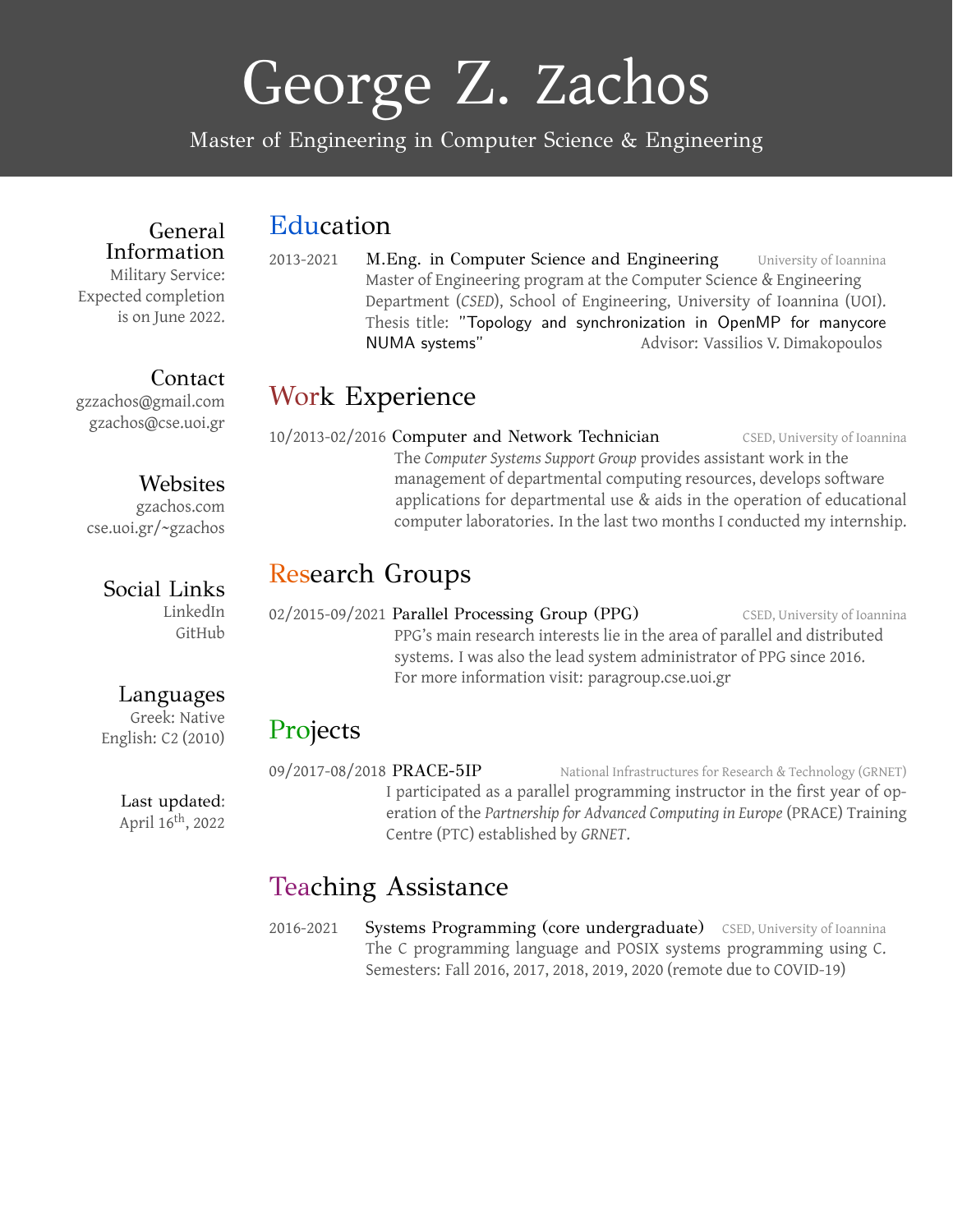# Programming Skills

- General-purpose programming: C, Java SE, Python
- Shells: Bash, Bourne Shell
- Parallel programming: POSIX threads, OpenMP, MPI
- Systems programming: GNU/Linux
- GPIO library: WiringPi (for Raspberry Pi)
- Scientific computing: GNU Octave
- Other tools: Portable Hardware Locality (hwloc)

I am also familiar with MIPS Assembly, C++, Haskell, JavaFX, JUnit and Apache Lucene.

# Computing Skills

- Backup Tool: Attic
- Databases: Round Robin Database (*RRDtool*)
- Hypervisors: VirtualBox, VMware ESXi, VMware Workstation
- Operating Systems: GNU/Linux (*Debian-based distributions*)
- Packet Analyzer: Wireshark
- Server Administration: Debian, Raspberry Pi OS, CentOS
- Single Board Computer: Raspberry Pi
- Version Control System: Git, Gitolite (Git Repository Hosting)

# Software Projects

|                               | 06/2016-09/2021 OMPi compiler<br>An open source OpenMP compiler and runtime system for C. Among others,<br>I implemented a NUMA-aware barrier, the OpenMP places and OpenMP<br>processor binding policies. For more information visit: cse.uoi.gr/~ompi                                                                    | Parallel Processing Group, CSED, UOI      |
|-------------------------------|----------------------------------------------------------------------------------------------------------------------------------------------------------------------------------------------------------------------------------------------------------------------------------------------------------------------------|-------------------------------------------|
|                               | 02/2018-02/2021 MARS Stack Visualizer<br>A tool for MIPS Assembler and Runtime Simulator (MARS) that allows<br>real time visualization of stack segment modification operations.<br>Thesis topic provided by Aris Efthymiou; conducted as a side project.<br>For more information visit: gzachos.com/mars-stack-visualizer | CSED, University of Ioannina              |
| 16-20/04/2016                 | Implementation of FSS policy in MINIX CSED, University of Ioannina<br>During the Operating Systems course, I extended the system kernel of<br>MINIX 3.2.0 to support the fair-share scheduling (FSS) policy.                                                                                                               |                                           |
| 01/2015-02/2016 Aeolus Logger | This project is about the implementation of a logging system and it's<br>integration with Emerson cooling units, so that it can be used to monitor<br>the environmental conditions of the cluster room in CSE Department.                                                                                                  | Computer Systems Support Group, CSED, UOI |